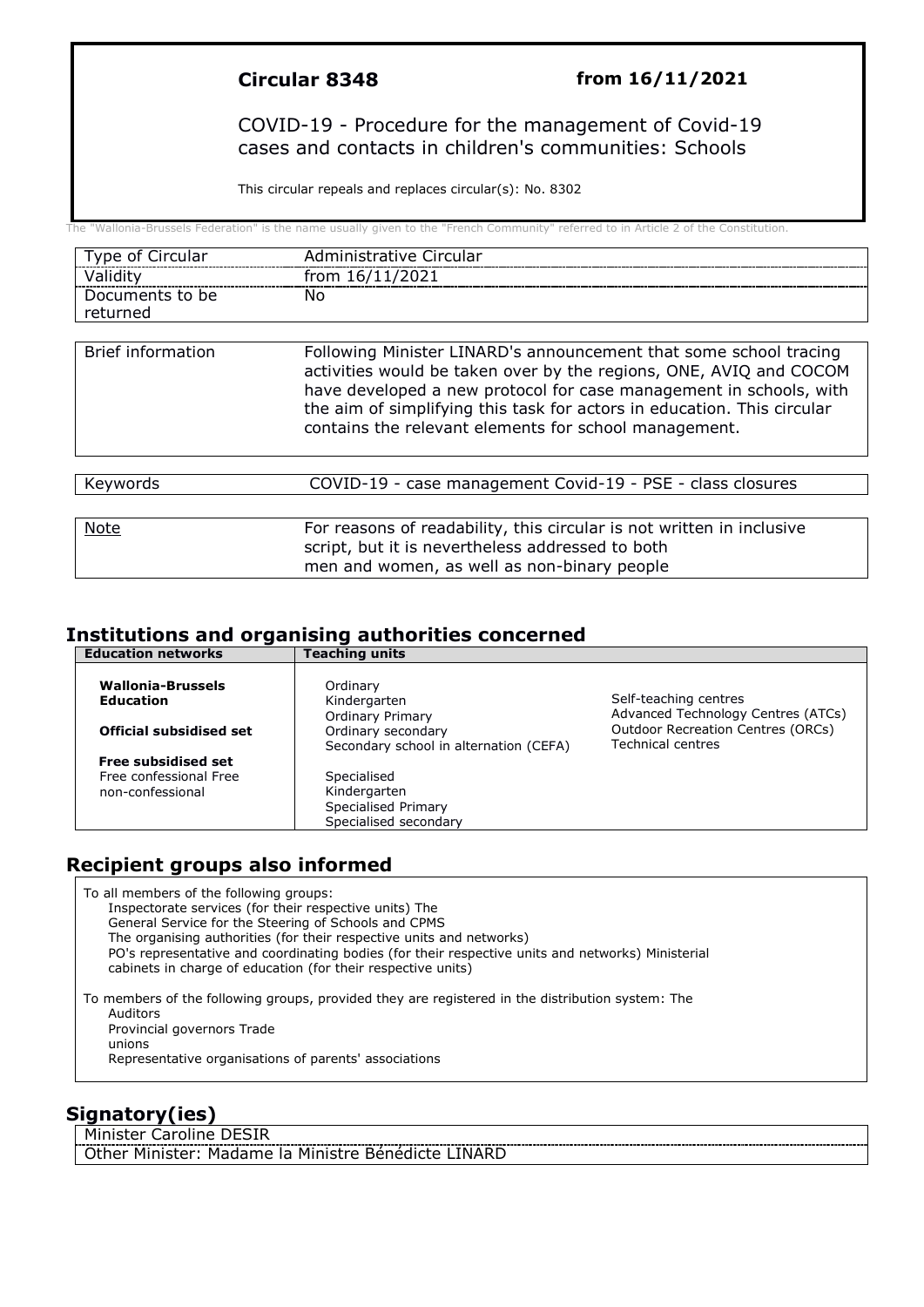# **Contact person(s) for the implementation of the circular**

| Last name, first<br>name             | $SG + DG + Service$ | Telephone and email                                   |
|--------------------------------------|---------------------|-------------------------------------------------------|
|                                      | DGFO                | 0800/20.000<br>Info.dgeo@cfwb.be                      |
| WBE staff                            | <b>DGPFOFWB</b>     | 0800/20.000<br>info.coronavirus@w-b-e.be              |
| <b>Education staff</b><br>subsidized | <b>DGPF</b>         | 0800/20 000<br>(freephone)<br>Secretariat.ces@cfwb.be |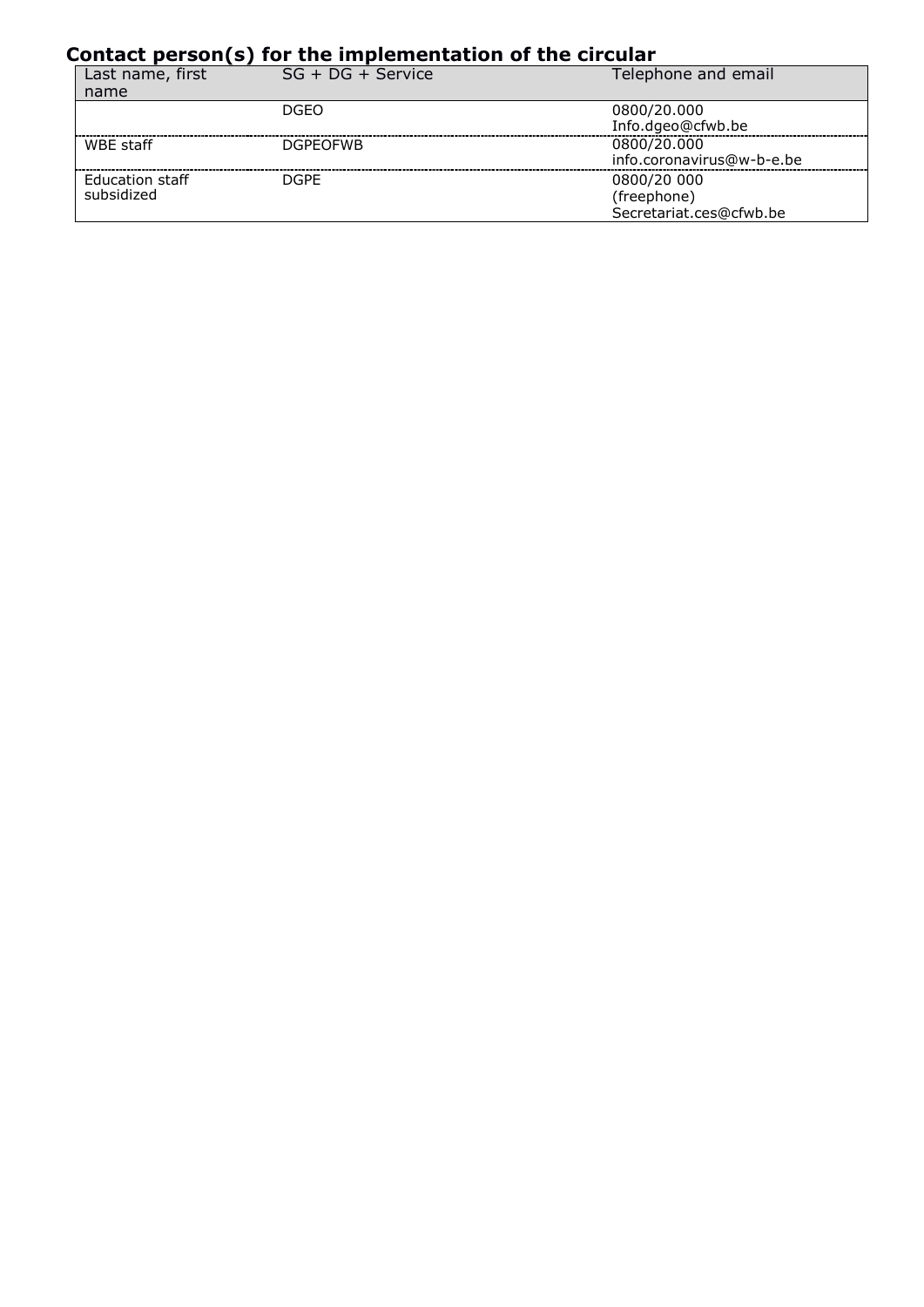Ladies and Gentlemen,

As previously announced, Minister Bénédicte LINARD, responsible for Health Promotion in Schools, has negotiated with the Regions to allow the resumption of certain tracing activities by the Call Centres in the management of Covid-19 cases in schools.

Since the beginning of this year, I have been well aware of the many difficulties and the enormous workload that school tracing represents for the directors, and the resulting pressure on the organisation of schools and families.

The ONE, the AVIQ and the COCOM have therefore agreed on a new case management protocol which aims to simplify procedures, make exchanges between the parties involved more fluid and limit the involvement of each party to what is strictly necessary, in order to allow the management and the school health promotion teams to resume their basic missions.

There are three main new features:

- The Call Centre will contact Covid positive students and staff members or high risk Covid contacts and issue the necessary quarantine and testing certificates;
- The role of the school management will be limited to the distribution of a simplified communication to parents in three specific cases: to warn of the presence of an index case (in a class, in case of an emergency break and school closure). This means that there is no longer any question of highrisk and low-risk letters as used up to now. On the other hand, support to the PSE team during the survey of cases that will have to be carried out in order to determine if an emergency break is necessary;
- An Emergency Break procedure is being introduced. This will allow the PSE to automatically close a class as soon as 25% of the pupils test positive over a period of 7 days (the Services de Promotion de la santé à l'école (PSE) will be able to adapt the threshold for special education where the groups are smaller);

A four-step procedure has been developed, which is outlined below, as well as what is expected of you.

In order to communicate in the best possible way, you will find a visual attached which summarises the procedure and which you can disseminate via your usual communication channels (website, Facebook page, e-mail chain, WhatsApp group, etc.).

A summary table is also provided at the bottom of this document.

It is hoped that this simplification of the process will, once the system has been tested, really ease the pressure of tracing on school actors.

#### **Caroline DESIR**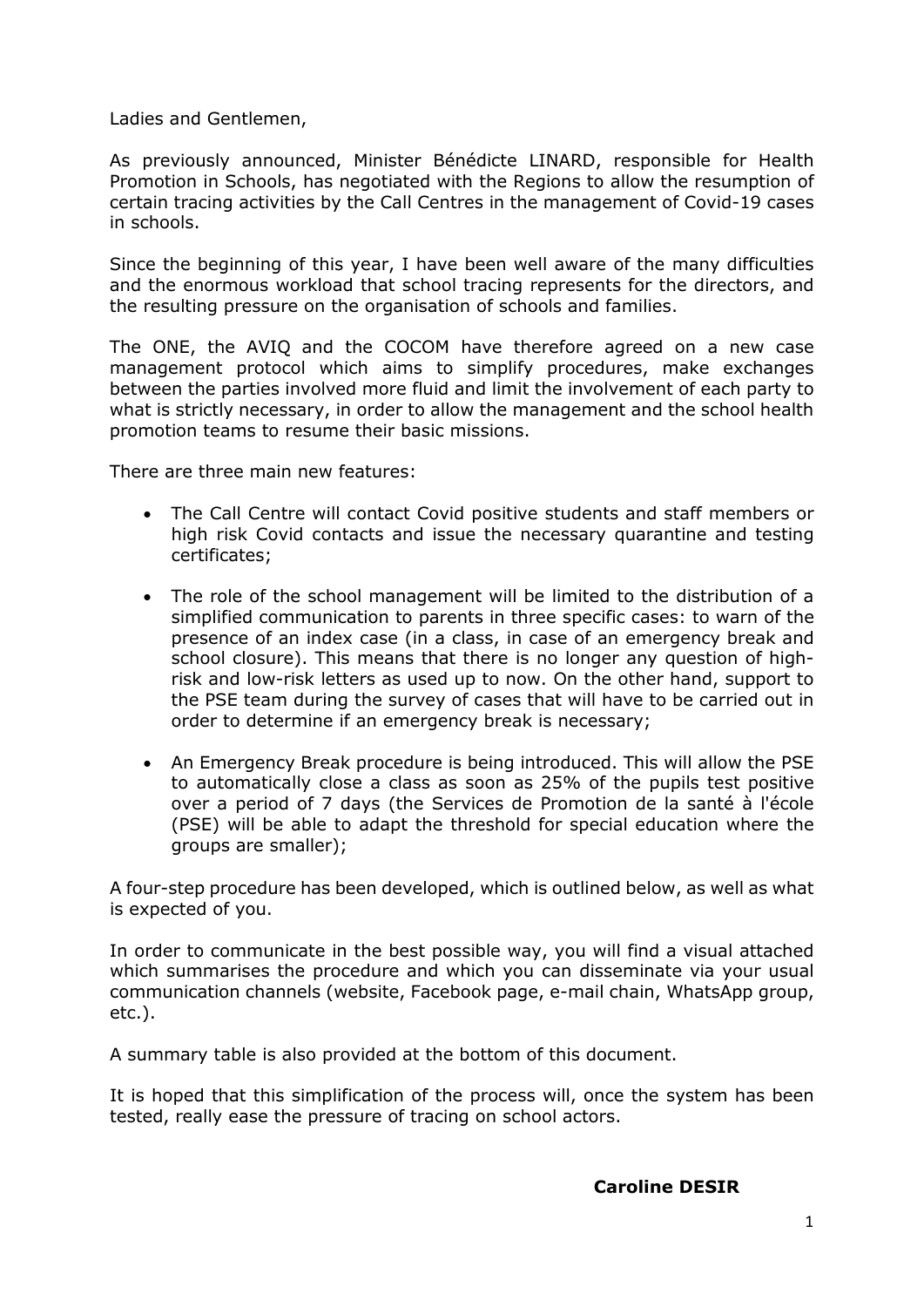# **Case management protocol in school communities**

The 4 steps are detailed here for completeness, as schools are only involved from step  $^3$  onwards. A  $^{5th}$  point has been added to address the issue of staff testing positive within the school community.

# Table of contents

| 2. The Call Centre contacts the PSE team and the PSE team contacts the management 3 |  |
|-------------------------------------------------------------------------------------|--|
|                                                                                     |  |
|                                                                                     |  |
|                                                                                     |  |
|                                                                                     |  |
|                                                                                     |  |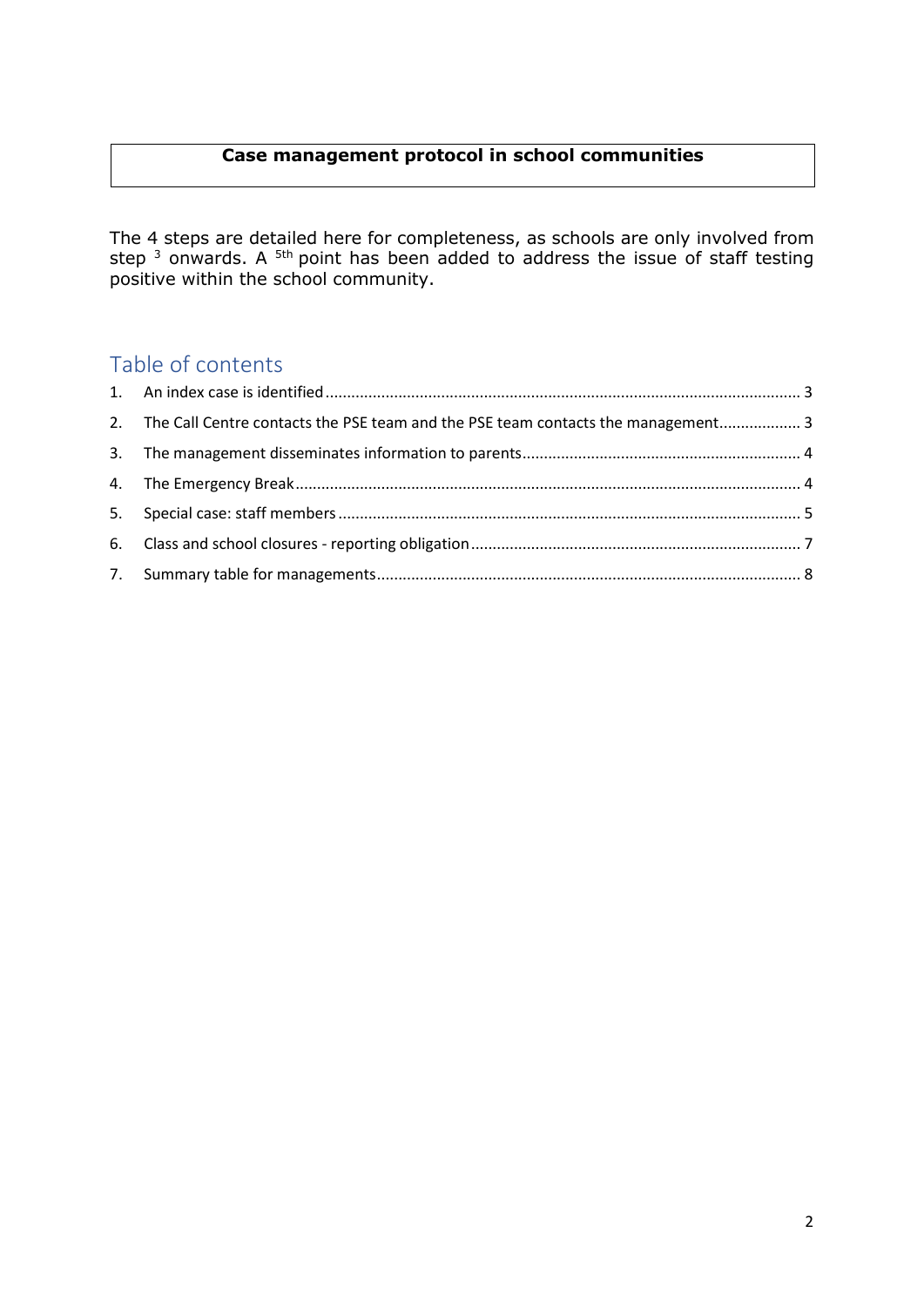# **1. An index case1 is identified:**

The person who has tested positive (or his or her legal representatives) is contacted by the call centre, which will start the contact tracing and identify highrisk contacts. As a reminder, these contacts will have to be tested and quarantined according to the rules in force in the general population<sup>2</sup> without the school being involved in the process.

New guidelines have been given to the call centre agents to also investigate contacts in schools. The pupil or his/her parents will therefore have to identify the school contacts at that time.

NB (if parents ask):

- If the index case or the guardian representing him/her does not have access, at the time the call centre contacts him/her, to all the details of the high-risk contacts he/she identifies, he/she can make an appointment with the call agent who will call him/her back later, in order to provide all the details of the HRCs (in the script) or contact the call centre again later to complete his/her declaration, in accordance with the existing procedure
- If a pupil considers him/herself to be a high-risk contact and has not been identified as such, he/she can contact the index case (or his/her parents can contact the parents of the index case). The index case can contact the call centre again to complete the list of HRCs, according to the existing procedure.

High-risk contacts will be contacted by the call centre, which will provide the necessary testing requirements and quarantine certificates.

# **2. The Call Centre contacts the PSE team and the PSE team contacts the management**

The call centre will send the relevant information about the index student to the relevant PSE department or CPMS-WBE3.

The PSE team, upon learning of the index case, contacts the school to inform them of it and, with the help of the school, links the pupil to his/her class in order to maintain a surveillance system of the number of cases within the schools and more precisely within the classes (which will allow the implementation of the Emergency Break). This will help to see where possible health closures are needed and to monitor the situation.

#### **Managements do not have to do anything until they are contacted by their PSE team, even if they are aware of a case by other means.**

<sup>&</sup>lt;sup>1</sup>A confirmed case of Covid-19 from which tracing will start

<sup>2</sup> For information: https://covid-19.sciensano.be/fr/procedures/home

<sup>&</sup>lt;sup>3</sup> This will be done twice a day in Brussels and systematically in the Walloon Region, via IT platforms.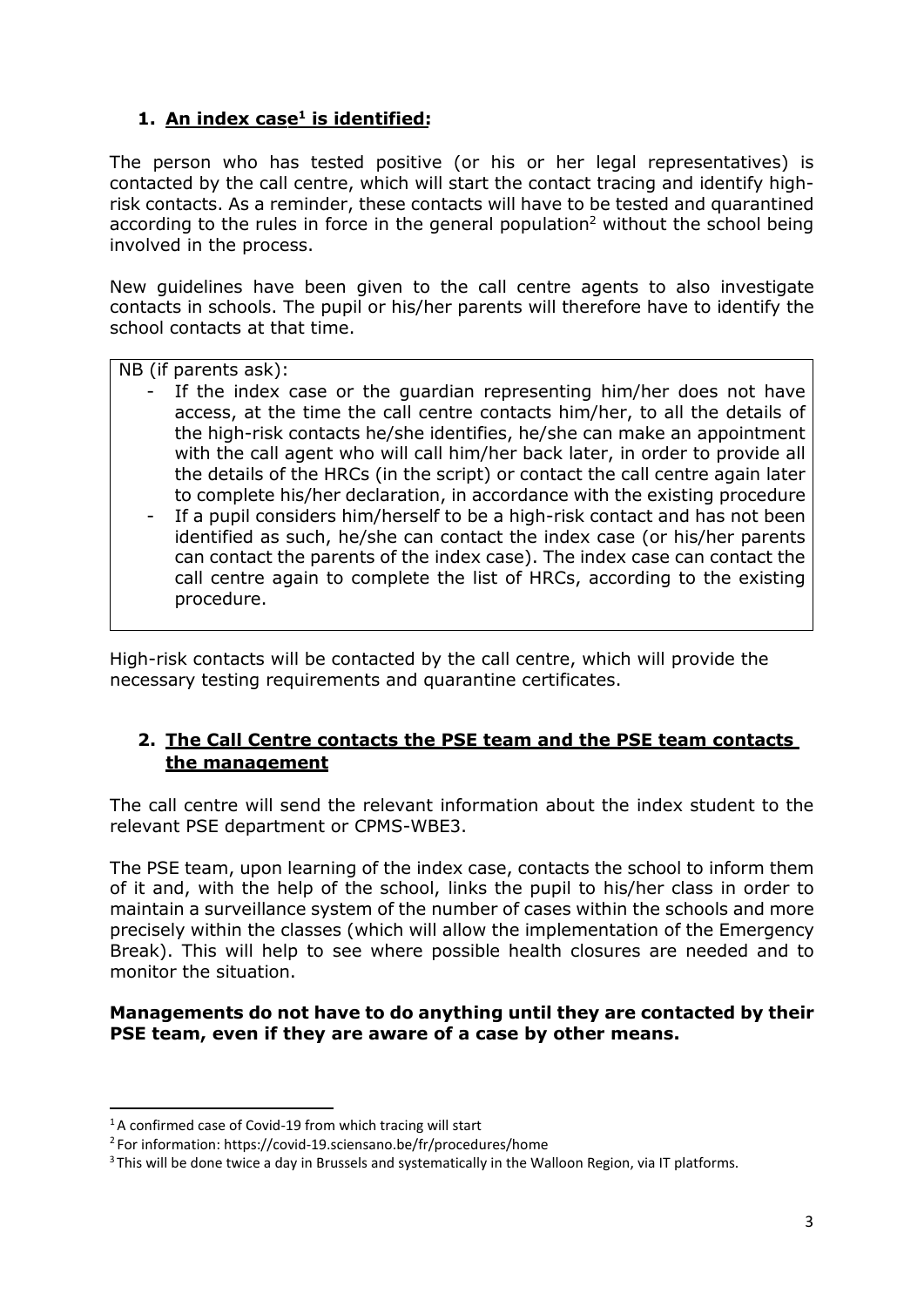# **3. Management disseminates information to parents**

Once the information of the presence of an index case has been received from the PSE, **school managements will inform parents of the presence of a covid-19 case in** a class, by the means of communication they consider most appropriate (via a note in the class agenda, a schoolbag, a chain mail, a WhatsApp group... etc).

For this communication, the following word will be sent:

*"The PSE department has reported a positive case of Covid in your child's class. We urge you to monitor for symptoms for 14 days and not to visit vulnerable people, including grandparents, people over 65 years of age or people with chronic illnesses.*

In cases where there is significant circulation of the virus, call centre delays to index cases and high-risk contacts may be longer. However, information often spreads quickly, especially with all the current means of communication. Managements and PSE may be called upon before the call centre can intervene.

In this case, and even if it is complicated on the ground, the managements should not take over a situation that has not yet been dealt with by the call centre and communicated by the PSE/CPMS-WBE, so as not to interfere with the procedure in place*.*

The management can tell the parent who calls to inform them of a case or followup of a case they have heard about that "*the case will be managed by the call centre and, once the PSE team is informed of the situation, they will contact the school management, who will inform the parents of the class concerned***.**

We stress this point because for the system to be efficient, it is important that everyone can work without overlapping information and communication.

# **4. The Emergency Break**

This is one of the major simplifications of the system. The PSE closes a class as soon as a certain threshold of contamination is reached in the group. This threshold is set at 25% of COVID-19 positive pupils in a class over a period of 7 days in mainstream education. For special education, as class sizes are smaller, the PSE may adjust the Emergency Break rate. Staff members are not counted in the Emergency Break except in the kindergarten class because the teacher does not wear a mask

The class is defined as the main class according to the school's organisational arrangements. By investigating the cases with the PSE team, it may be decided that another class should be taken as a reference (e.g. the management finds that the cases are concentrated in a philosophy course, a professional practice course or an elective course).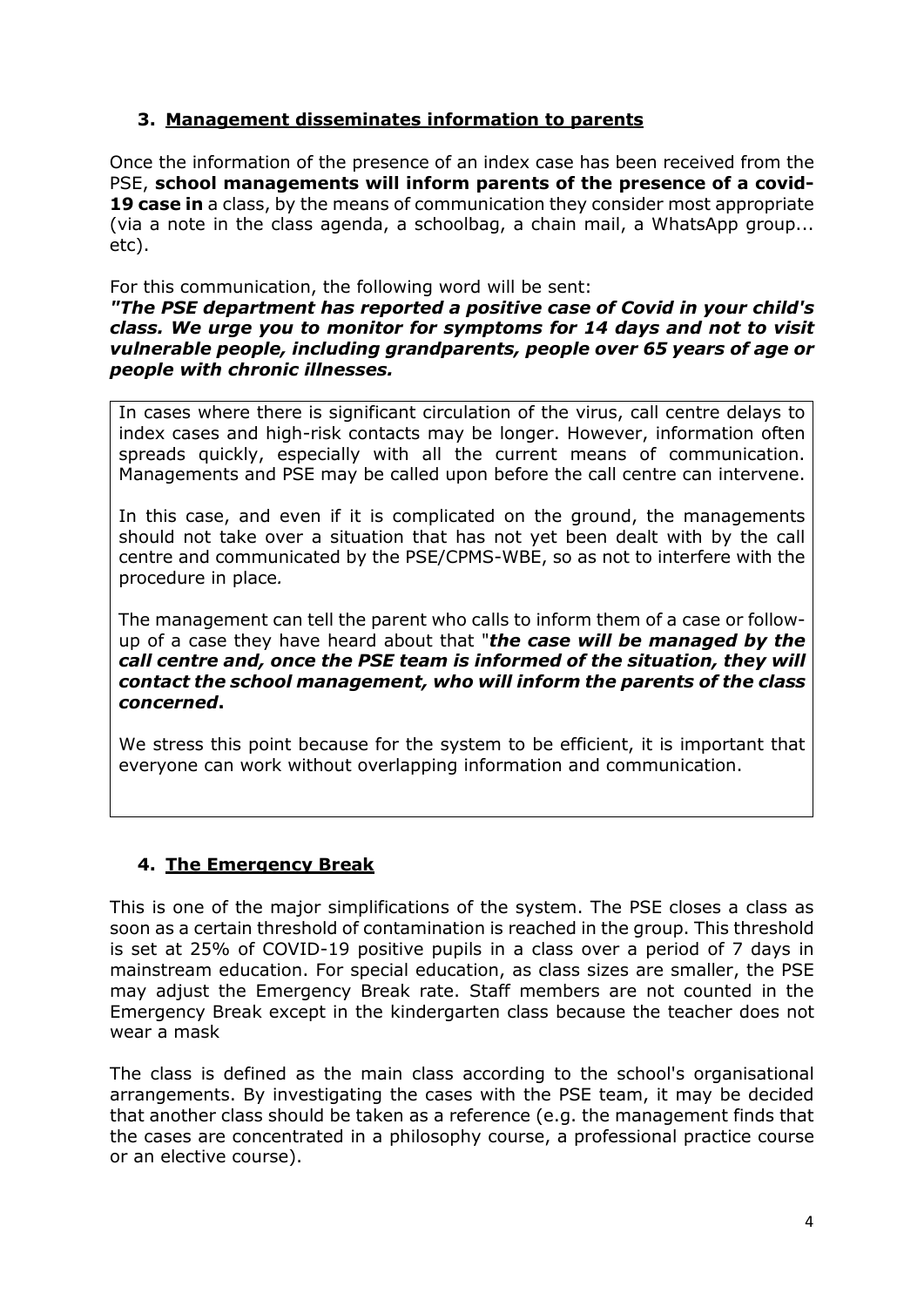Once the Emergency Break is activated by the PSE, the class is closed:

- Everyone undergoes a 10-day quarantine (including staff in nursery education, as the mask is not worn by the whole community), regardless of vaccination status, with the possibility of shortening the quarantine if a test is carried out on D7 and is negative (in accordance with the rules applicable in society in general);
- People with a certificate of recovery (or a recent Covid infection) must also complete the quarantine, but they can leave the quarantine at D8 without testing;
- The period of vigilance remains 14 days (protective measure for vulnerable people).

A letter signed by the PSE team should be given to the parents of the class concerned by the school management, via its usual communication channels (see attached model letter for information).

If the health situation is complicated, the PSE team will contact the AVIQ or the COCOM, who may then decide on a school closure. A letter will also be provided by the PSE team and will have to be distributed by the school management to all parents of the pupils concerned by the closure, through its usual communication channels.

# **5. Special case: staff members**

The supervisory staff member testing positive for Covid-19 will be contacted by the call centre. They will then be asked to provide a list of students/colleagues with whom they have had high-risk contacts (it is therefore advisable to prepare this in advance of the call: surname, first name and telephone number for each high-risk contact reported), which will enable the test codes and the quarantine certificate to be generated.

The call centre contacts the occupational health service for adult case management. Occupational health contacts the school management.

The measures for child cases apply and the system is set up as for any other case. In summary:

- In kindergarten: all children are considered high risk and will have to observe a 10-day quarantine with testing on D1 and D7. The quarantine can be lifted on receipt of the first test result if negative;
- In primary schools: an analysis of contacts will be carried out
	- $\triangleright$  If high risk: same instructions as for kindergarten;
	- $\triangleright$  If low risk: Managements will inform parents of the presence of a case of COVID-19 in a class.

The same message as for student index cases can be used:

*"The PSE department has reported a positive case of Covid in your child's class. We invite you to monitor for any symptoms and not to visit other children for 14 days.*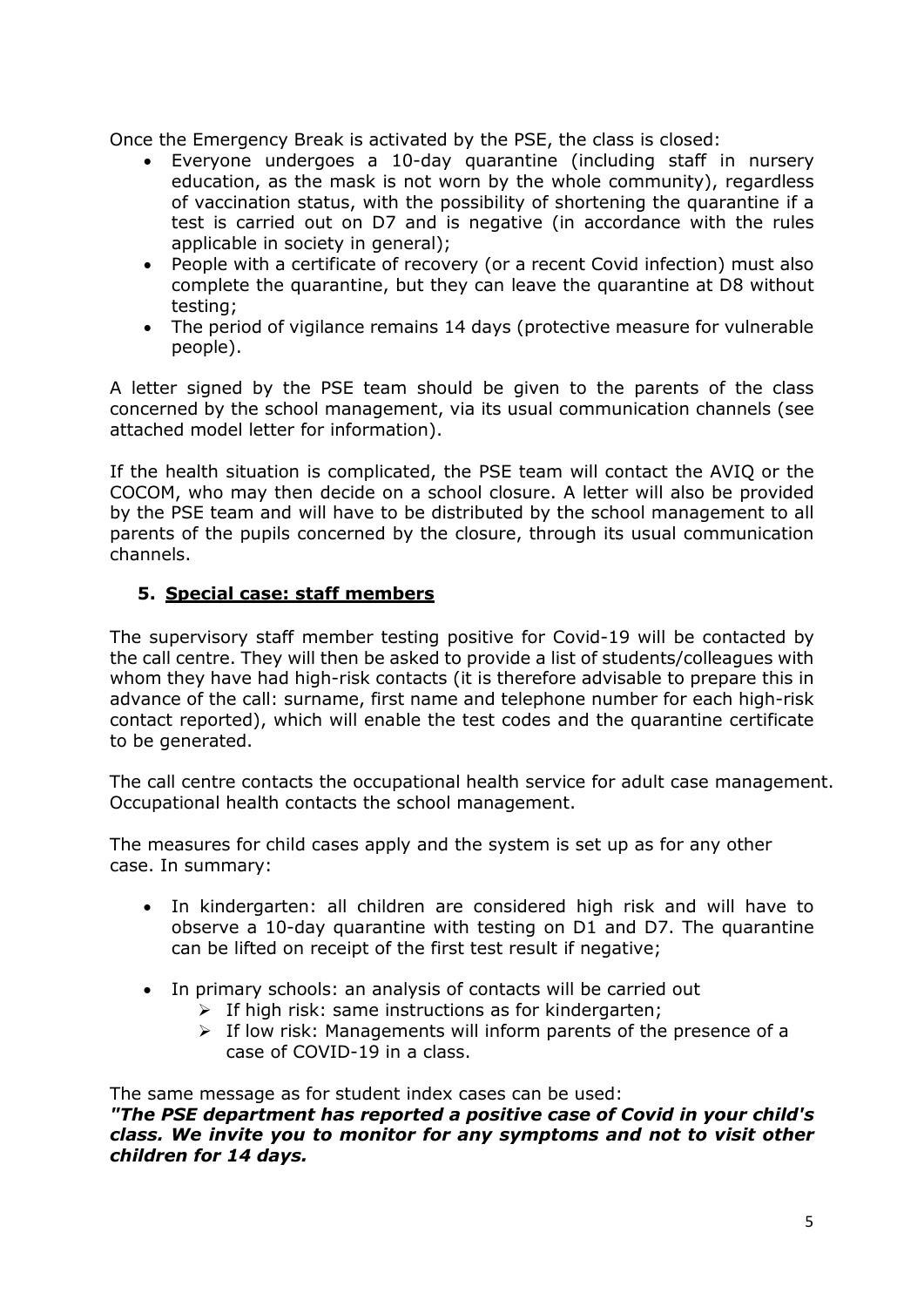#### *vulnerable people, including grandparents, people over 65 or people with chronic diseases".*

- Secondary: an analysis of contacts will be carried out
	- $\triangleright$  If high risk: same instructions as for adults in the general population;
	- $\triangleright$  If low risk: Managements will inform parents of the presence of a case of covid-19 in a class

The same message as for student index cases can be used:

#### *"The PSE department has reported a positive case of Covid in your child's class. We urge you to monitor for symptoms for 14 days and not to visit vulnerable people, including grandparents, people over 65 years of age or people with chronic illnesses.*

The school management informs the PSE team of adult cases, so that the team can have a complete overview of the situation within the school.

|                                             | <b>HRC not or partially</b><br>vaccinated (adults and<br>secondary school students)                                                                                                   | <b>HRC</b> after full immunisation<br>AND pupils in nursery and<br>primary education)                                                                                                          | <b>HRC &lt;180 days</b><br>after previous<br>infection                                |
|---------------------------------------------|---------------------------------------------------------------------------------------------------------------------------------------------------------------------------------------|------------------------------------------------------------------------------------------------------------------------------------------------------------------------------------------------|---------------------------------------------------------------------------------------|
| Quarantine                                  | At least 7 days after contact if<br>test within 72 hours of contact<br>is negative<br>If no test is performed, the<br>quarantine period is 10 days                                    | Release from quarantine on<br>1 <sup>er</sup> negative test result<br>If no test is performed, the<br>quarantine period is 10 days.                                                            | No quarantine                                                                         |
| <b>Test</b>                                 | 1 <sup>er</sup> test as soon as possible<br>after identification, within<br>72 hours.<br>$2e$ tests at D+7 after last<br>high-risk contact<br>Rigorous testing in case<br>of symptoms | $1er$ test as soon as possible<br>after identification<br>$2e$ tests at D+7 after last<br>high-risk contact (even if the<br>first test is negative)<br>Rigorous testing in case<br>of symptoms | Only in case of<br>symptoms (no<br>systematic testing<br>to avoid false<br>positives) |
| <b>Social contacts</b>                      | Avoid during quarantine +<br>avoid risk groups until 14 days<br>after high risk contact                                                                                               | Avoid risk groups for 14 days<br>after high-risk contact                                                                                                                                       | Avoid risk groups<br>for 14 days after<br>high-risk contact                           |
| <b>Monitoring of</b><br>the state of health | 14 days                                                                                                                                                                               | 14 days                                                                                                                                                                                        | 14 days                                                                               |

#### For your information, the HRC (high risk contact) measures :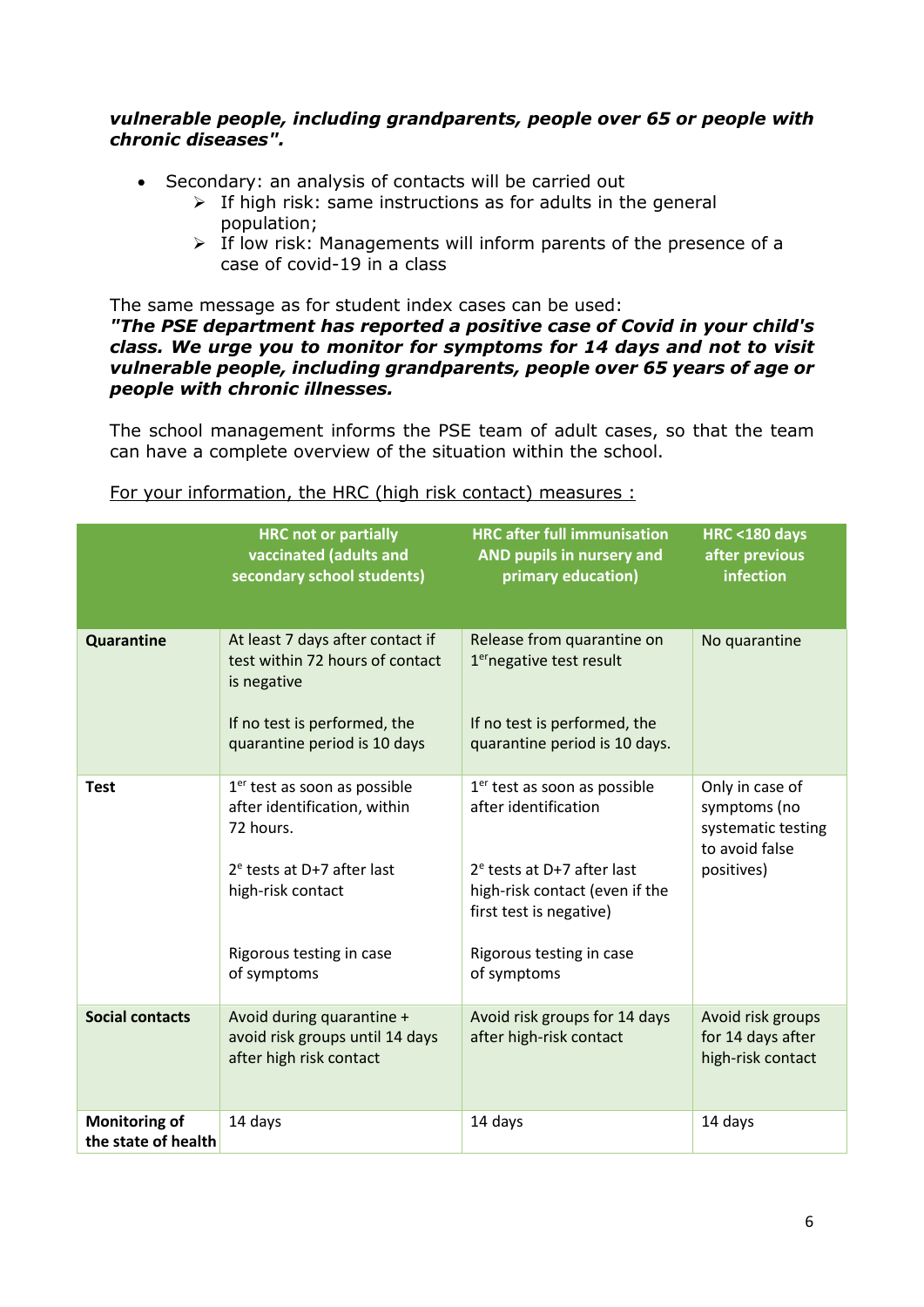# **6. Class and school closures - reporting obligation**

It is important to distinguish between a closure due to quarantine after the occurrence of a cluster, and an organisational closure due to a lack of teachers (themselves quarantined or unavailable for Covid-19 reasons).

In the first case, known as "health closure", the closure of the class or establishment is based on a decision or opinion of the PSE / CPMS-WBE service, the AVIQ or the COCOM, this will be the case of a closure based on the activation of the Emergency Break.

In the second case, known as 'organisational' closure, the PO can decide on a total or partial closure of the school because of the number of absent staff members and after having established that it is impossible to replace the staff members concerned. In the case of multiple class closures or total school closures, these can only be ordered after consultation with the local consultation bodies to establish that it is not possible to organise lessons.

With regard to **class or school closures,** reference should be made to the provisions of Article 1.9.1-4 of the Basic and Secondary Education Code, which remain applicable in the current health situation.

Partial or total closure of the school for the above-mentioned reasons may be considered as force majeure in accordance with the Education Code. Consequently, the recovery of lessons will not be required.

However, in these cases of closure, the Organising Authority or the school management shall formally ensure that:

- Notify the administration without delay using the electronic form provided at *[https://forms.office.com/Pages/ResponsePage.aspx?id=0rVWFO7QJUKRD7 U-](https://forms.office.com/Pages/ResponsePage.aspx?id=0rVWFO7QJUKRD7U-PzG21scb3uWn4GZEq3z_8RQ9noJURUJOOERBTU1OQTA0WkxUWjNDUjU3UDdVWi4u)[PzG21scb3uWn4GZEq3z\\_8RQ9noJURUJOOERBTU1OQTA0WkxUWjNDUjU3U](https://forms.office.com/Pages/ResponsePage.aspx?id=0rVWFO7QJUKRD7U-PzG21scb3uWn4GZEq3z_8RQ9noJURUJOOERBTU1OQTA0WkxUWjNDUjU3UDdVWi4u)  [DdVWi4u](https://forms.office.com/Pages/ResponsePage.aspx?id=0rVWFO7QJUKRD7U-PzG21scb3uWn4GZEq3z_8RQ9noJURUJOOERBTU1OQTA0WkxUWjNDUjU3UDdVWi4u)* ;
- Organise the continuation of distance learning where possible.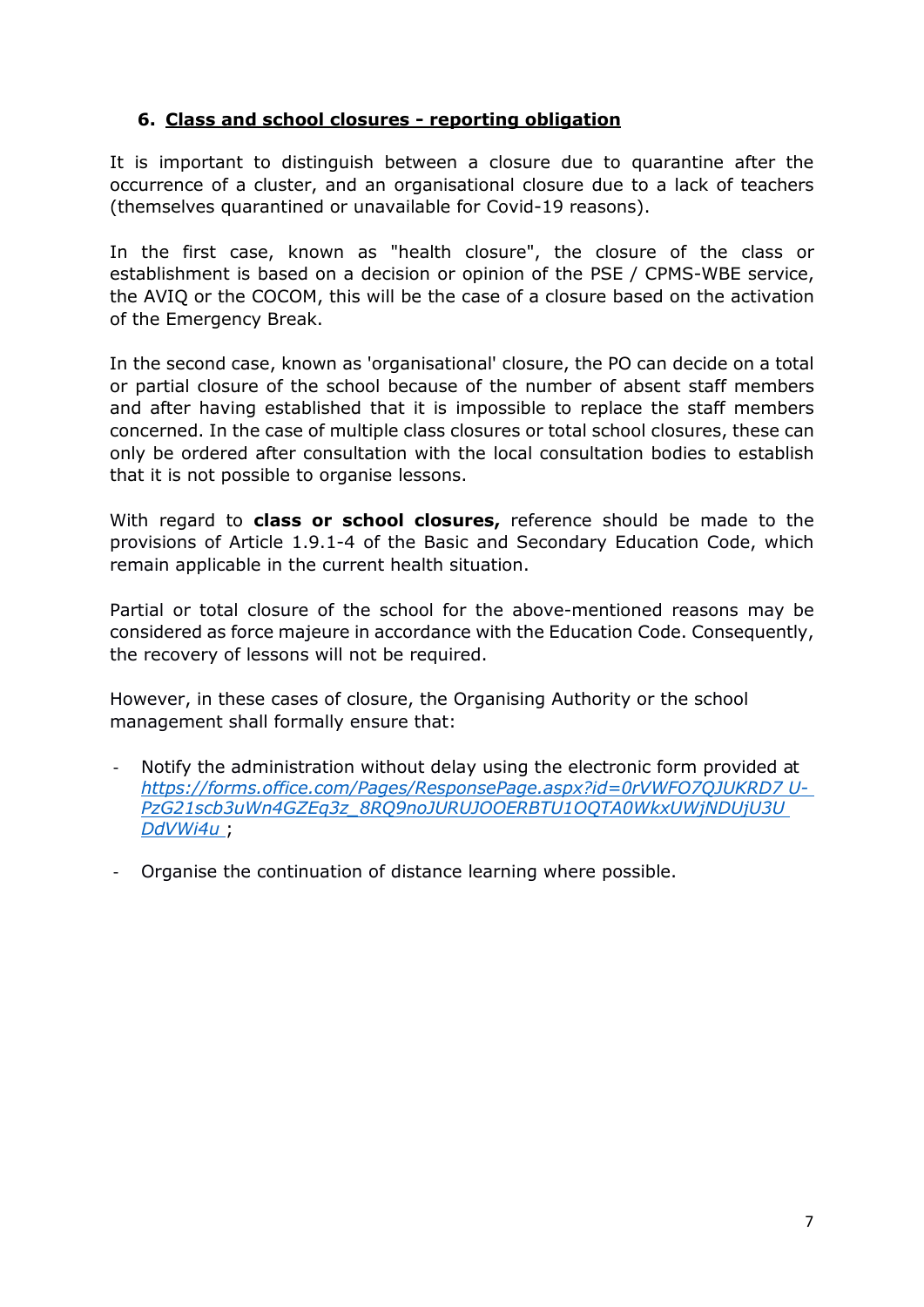# **7. Summary table for the managements:**

| <b>Case study</b>                        | <b>Starting point</b>                                                                                                                                                          | <b>Information for</b><br>parents                                                                                                                                                                                                                                                                                                                                                                          | <b>Support for the PSE</b>                                                                                                                                                                                      |
|------------------------------------------|--------------------------------------------------------------------------------------------------------------------------------------------------------------------------------|------------------------------------------------------------------------------------------------------------------------------------------------------------------------------------------------------------------------------------------------------------------------------------------------------------------------------------------------------------------------------------------------------------|-----------------------------------------------------------------------------------------------------------------------------------------------------------------------------------------------------------------|
| <b>A</b> student<br>is.<br>an index case | The management<br>waits for the PSE<br>team to contact<br>them to inform<br>him/her of the<br>existence of the<br>case.                                                        | The management sends<br>the following message to<br>all parents of the class<br>concerned:<br>"The PSE department<br>has reported a positive<br>case of Covid in your<br>child's class. We urge<br>you to monitor for<br>symptoms for 14 days<br>and not to visit<br>vulnerable people,<br>including grandparents,<br>people over 65 years old<br>or people with chronic<br>diseases chronic<br>diseases". | The management<br>assists the PSE team<br>to link the student to<br>his/her class in order<br>to maintain a system<br>monitoring the<br>number of cases<br>within the classes and<br>maintaining<br>monitoring. |
| <b>Emergency</b><br><b>Break</b>         | The PSE implements<br>the emergency break<br>when there are 25%<br>positive students<br>in.<br>a class on the last 7<br>days (threshold<br>adaptable for special<br>education) | The PSE provides a signed<br>letter to the management.<br>This should be circulated to<br>all parents of pupils in the<br>class or school (if the<br>whole school is to be<br>closed).                                                                                                                                                                                                                     | The administration<br>must be informed of<br>the class or school<br>closure via the<br>electronic form<br>provided for this<br>purpose4.                                                                        |
| teacher is<br>an index case              | The occupational<br>health service will<br>contact the<br>management                                                                                                           | The management sends<br>the following message to<br>all parents of the class<br>concerned:                                                                                                                                                                                                                                                                                                                 | The tracing of pupils<br>and the tracing of staff<br>members will be by the<br>call centre, with the                                                                                                            |

[4 https://forms.office.com/Pages/ResponsePage.aspx?id=0rVWFO7QJUKRD7U-](https://forms.office.com/Pages/ResponsePage.aspx?id=0rVWFO7QJUKRD7U-PzG21scb3uWn4GZEq3z_8RQ9noJURUJOOERBTU1OQTA0WkxUWjNDUjU3UDdVWi4u)[PzG21scb3uWn4GZEq3z\\_8RQ9noJURUJOOERBTU1OQTA0WkxUWjNDUjU3UDdVWi4u](https://forms.office.com/Pages/ResponsePage.aspx?id=0rVWFO7QJUKRD7U-PzG21scb3uWn4GZEq3z_8RQ9noJURUJOOERBTU1OQTA0WkxUWjNDUjU3UDdVWi4u)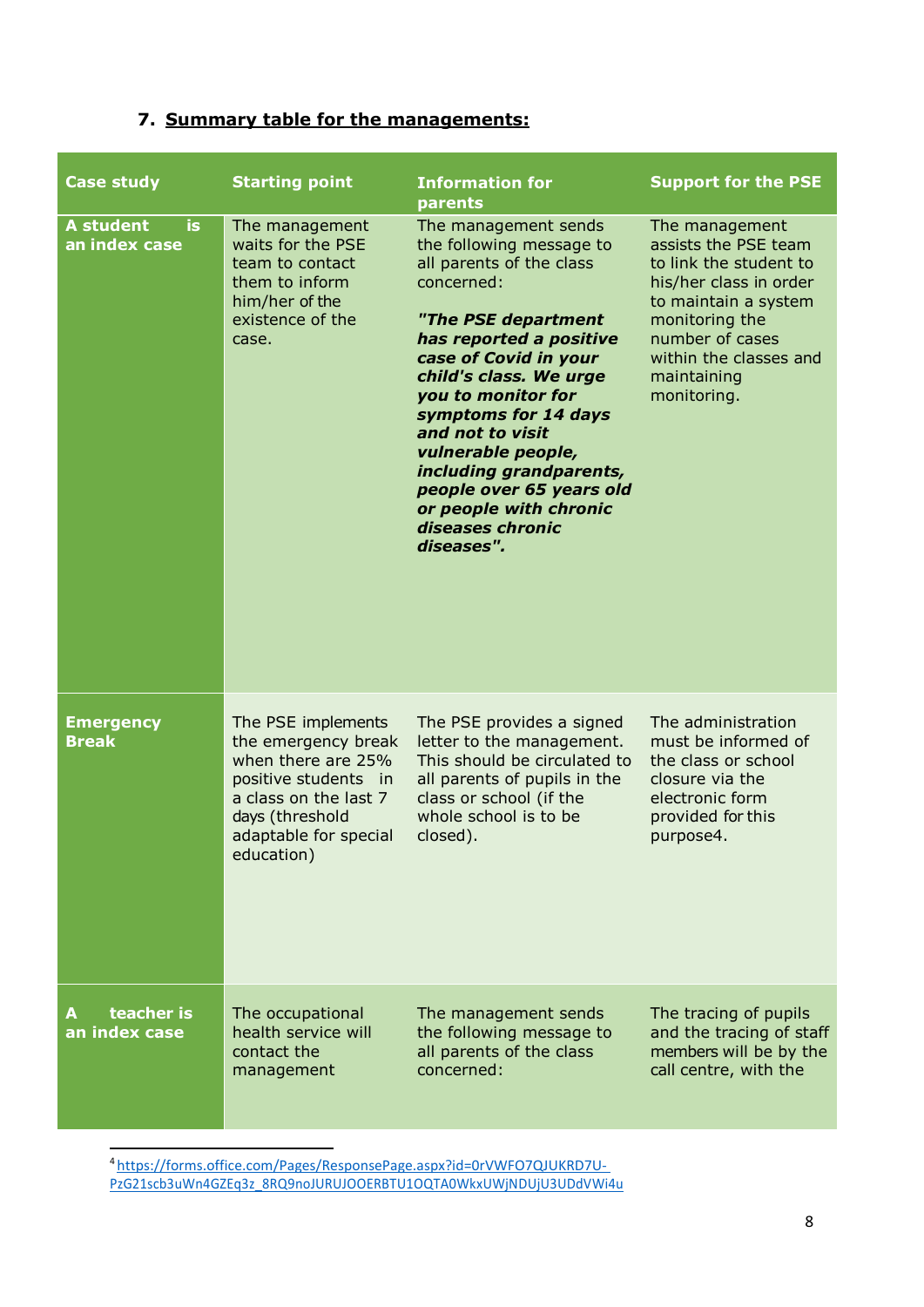|                                                                                                                     |                                                                                                                                                | "The PSE department<br>has reported a positive<br>case of Covid in your<br>child's class. We urge<br>you to monitor for<br>symptoms for 14 days<br>and not to visit<br>vulnerable people,<br>including grandparents,<br>people over 65 years old<br>or people with chronic<br>diseases". | occupational medicine<br>and the PSE team,<br>with whom it will be<br>appropriate to work on<br>the monitoring of<br>positive students.<br>The management<br>informs the PSE team<br>of adult cases, so that<br>the team can have a<br>complete overview of<br>the situation in the<br>the school. |
|---------------------------------------------------------------------------------------------------------------------|------------------------------------------------------------------------------------------------------------------------------------------------|------------------------------------------------------------------------------------------------------------------------------------------------------------------------------------------------------------------------------------------------------------------------------------------|----------------------------------------------------------------------------------------------------------------------------------------------------------------------------------------------------------------------------------------------------------------------------------------------------|
|                                                                                                                     |                                                                                                                                                | High-risk contacts will be<br>contacted by the call centre.                                                                                                                                                                                                                              |                                                                                                                                                                                                                                                                                                    |
| A parent<br>informs the<br>management of<br>a case or asks<br>questions<br>about a case<br>they have<br>heard about | As long as the PSE<br>team or the<br>occupational<br>medicine has not<br>called, the<br>management has not<br>officially aware of the<br>case. | The Management can tell<br>the parent that "the case<br>will be handled by the<br>call centre and, once the<br><b>PSE team has been</b><br>informed of the<br>situation, they will<br>contact the<br>management, who will<br>inform the parents of<br>the class concerned.               | X                                                                                                                                                                                                                                                                                                  |